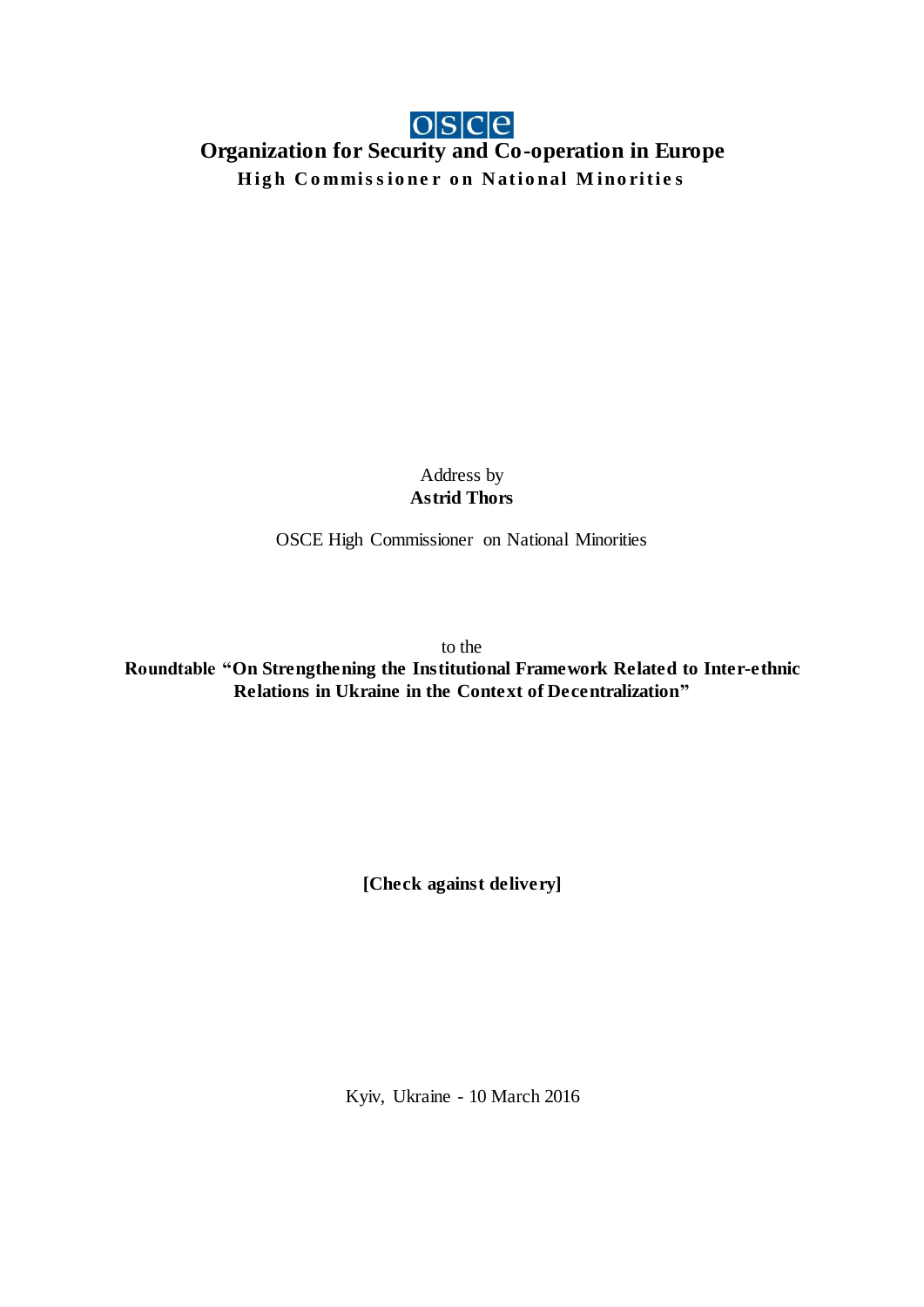Dear Ladies and Gentlemen, Dear participants,

It is my pleasure to welcome you to this round table discussion. Our commitment to explore pathways to strengthen the institutional architecture for the protection of national minorities in Ukraine brings us together today.

Through the establishment of an effective institutional framework, Ukraine will achieve three crucial goals:

First, it will strengthen the stability of the Ukrainian State at a time of profound challenges. National minority issues and questions of identity and language have often been used for political purposes. Establishing a sound institutional framework would help the State to engage in an ongoing dialogue with minorities and to jointly address grievances.

Second, an effective institutional framework would bring Ukraine closer to complying with relevant European standards. Ukraine has demonstrated its intention to embrace European standards for minority rights protection. To achieve that, necessary mechanisms should be created to close the existing gaps in Ukraine's institutional framework for inter-ethnic relations.

Thirdly, Ukraine is in the process of structural reforms, including a decentralization process that would change the manner in which the country is governed and will have a profound impact on national minority communities. It is therefore essential that the State is equipped with appropriate institutional arrangements at the national, regional and local levels to ensure the regime of minority rights protection is upheld and minority communities are fully involved in the process.

Dear Ladies and Gentlemen,

As a whole, a number of factors define the strength and efficiency of any architectural infrastructure: it is a consideration for the **environment**, in which it is set up; it is the quality of the **foundation** it rests upon; and it is the careful deliberation that is invested in the overall **design**.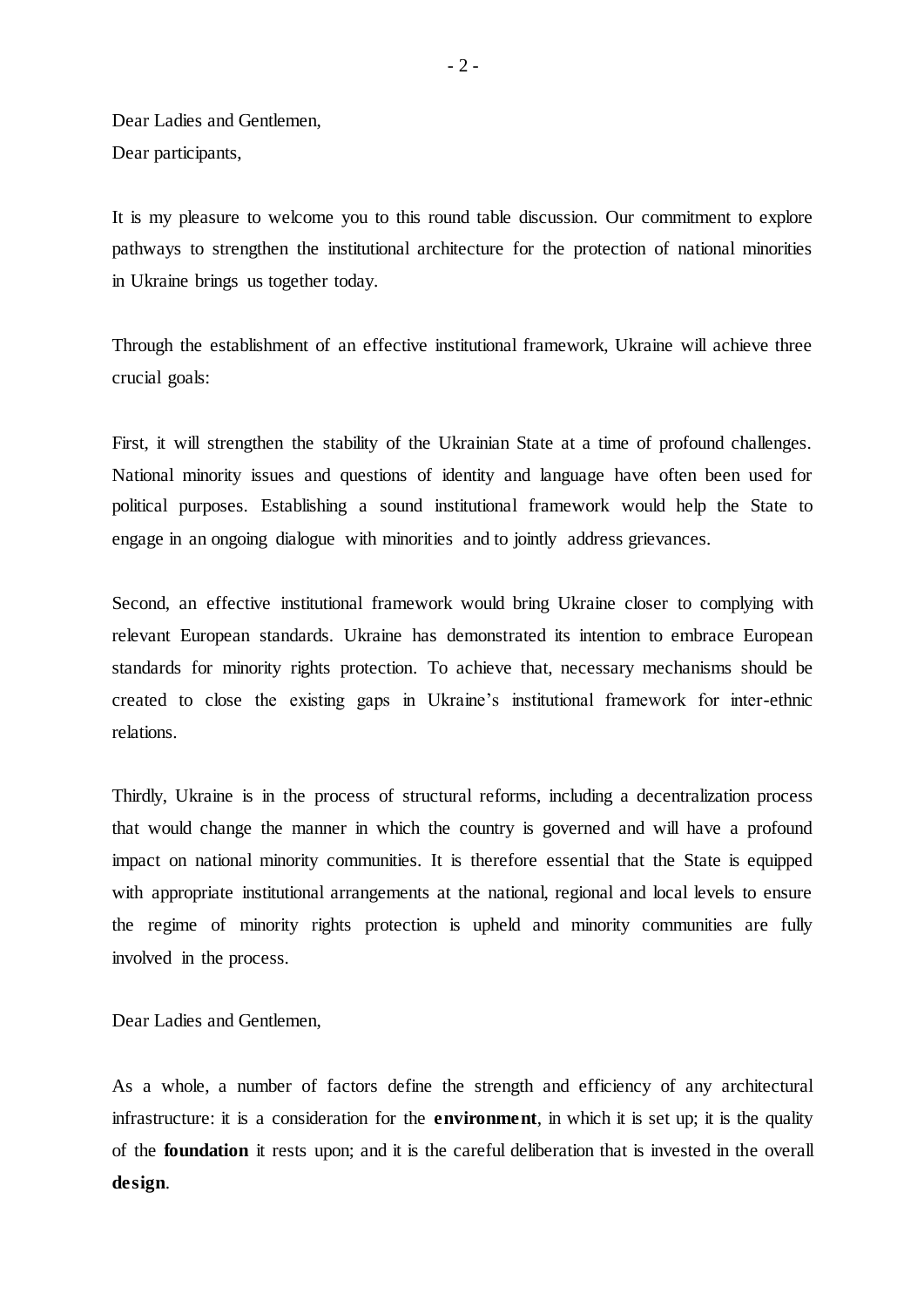Following this analogy, the **environment**, in which Ukraine finds itself today, may not seem particularly conducive at first glance. While the society is deeply diverse with a wide range of ethnic, linguistic, religious and cultural identities having developed over centuries, it is understood that Ukraine's social fabric has come under strain since 2014. The unlawful annexation of the Crimean peninsula and the conflict in Donbass challenge Ukraine's traditional tolerance. Moreover, throughout the last two decades, the institutional architecture has been weakened.

At the same time, in the most recent years, Ukraine took a number of positive measures. In 2014, the Verkhovna Rada adopted a resolution recognizing the Crimean Tatars as an indigenous people. In 2015, the Government established an inter-departmental working group on Roma. This year, the Government of Ukraine announced the resumption of bilateral commissions on the rights of national minorities.

These efforts could create a momentum in favour of further strengthening a dedicated institutional framework. This will give a strong signal to minorities and wider society that government recognizes minority issues and takes them seriously. But as we see, the government structures should be strengthened so that a coordinated and coherent policy can be implemented.

In the meantime, Ukraine's intention to comply with European standards of minority rights protection offer a solid **foundation** to support **the** necessary pillars of a prospective institutional infrastructure. Indeed, Ukraine has recognized the need to strengthen its institutional framework for the promotion of constructive inter-ethnic relations and the protection of minority rights. This is one of the strategic objectives set by the National Strategy in the Area of Human Rights for 2016-2020 and the accompanying Action Plan. It is also one of the conclusions of the parliamentary hearings on "The Role, Importance, and Influence of Civil Society on the Formation of an Ethno-national Policy of Integrity in Ukraine" endorsed by the Verkhovna Rada in November 2015.

The **design** of the means and instruments that facilitate effective participation can take several forms. It can include specialized governmental bodies, consultative mechanisms and participatory decision-making procedures.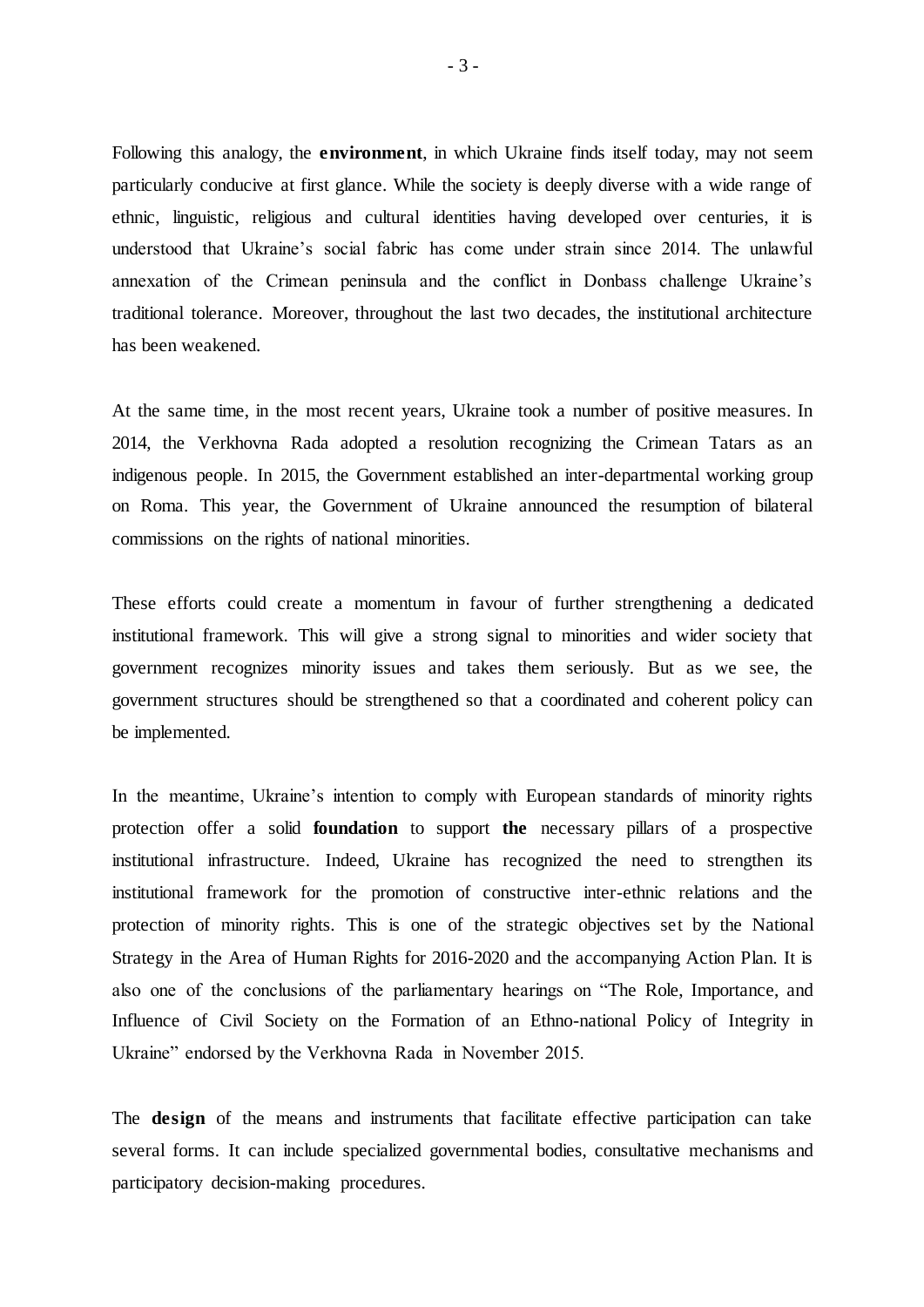The creation of a dedicated executive body or coordination mechanism responsible for national minority rights and the integration of society is one of the options. For example, a Ministry for Minority Rights and Inter-ethnic Policy, with which Ukraine has had experience in the 1990s, could be one appropriate form. The status of the ministry would enable it to have its own budget line from the State budget and to have influence on the allocation of financial resources for minority-related activities. Such a Ministry would have greater influence on the Government's agenda, and would be tasked to develop and implement government policies and coordinate them across all governmental agencies.

Alternatively, a State Committee or Bureau under the Cabinet of Ministers could be reestablished drawing on the experience with the former State Committee on Nationalities and Religions. A separate body should deal with religious affairs as religion and ethnicity are two large policy areas.

The Ukrainian authorities could also consider the creation of a special independent institution with sufficient competencies and resources to act as a mechanism for minority rights, including handling complaints and addressing shortcomings at the national, regional and local levels. One option would be to establish the position of a deputy specialized in minority issues within the office of the Ukrainian Parliament Commissioner on Human Rights.

Additionally, the Ukrainian authorities could choose to establish effective consultative mechanisms or strengthen existing ones to facilitate consultations with minority representatives to discuss and address the legitimate concerns of minorities. To ensure that these mechanisms can function regularly and properly it is important that the composition of consultative bodies is balanced and pluralistic, ensuring inclusive minority representation. In addition to a national consultative body, consideration should also be given to establishing regional and local structures, as appropriate. It is important that minority representatives are selected to these consultative bodies by their minority constituencies.

Dear participants,

A functioning institutional framework in the sphere of inter-ethnic relations is a prerequisite for the development and implementation of coordinated minority protection and integration policies in a multi-ethnic society. Today, when we look at countries that are the most stable